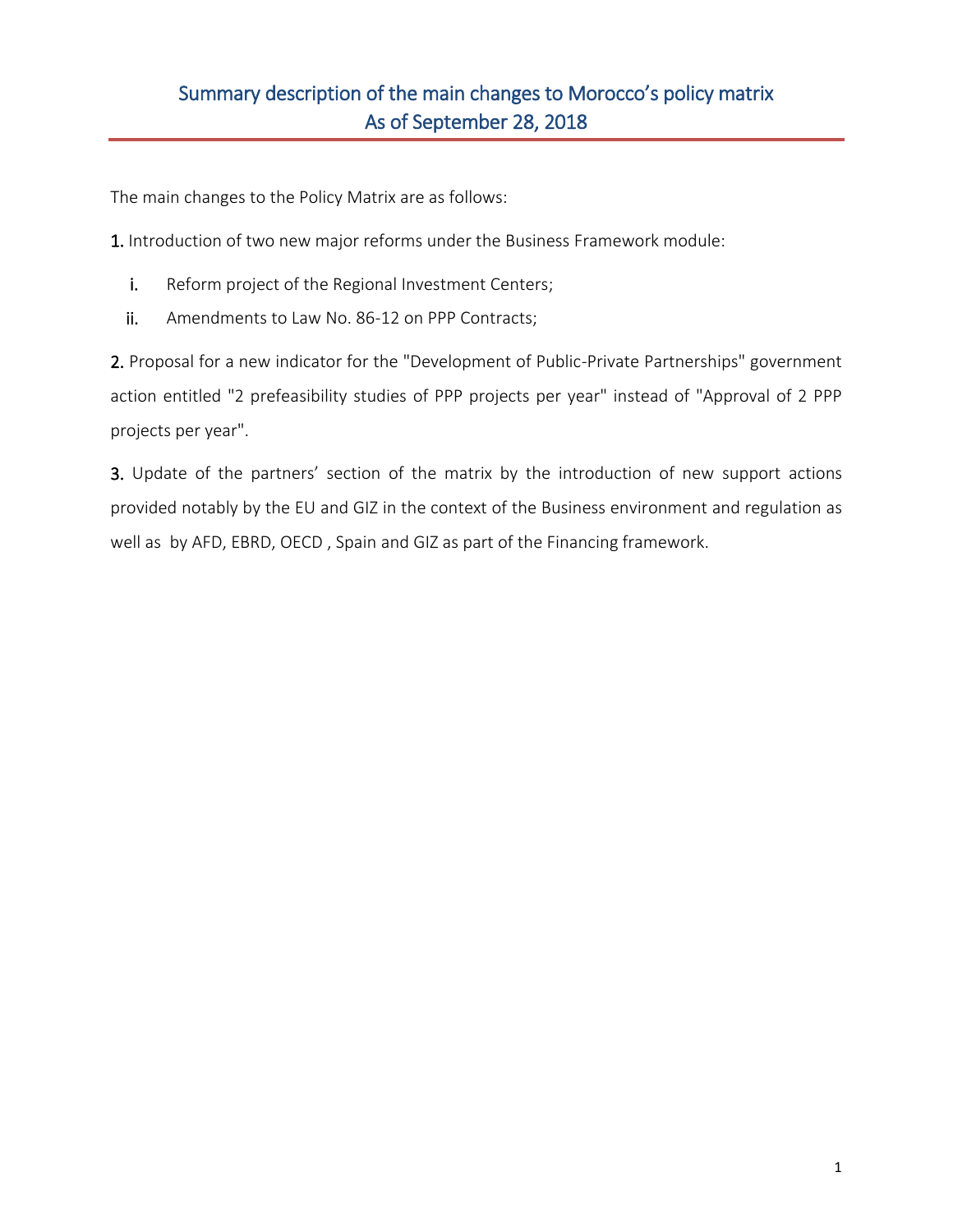# Report to G20 Compact with Africa – Compact Narrative Kingdom of Morocco

Goal: Improve framework conditions for private investment (domestic and foreign)

Over the past two decades, the Moroccan economy has undergone major structural changes, which have resulted in improved economic performance and increased resilience to exogenous shocks. These developments have been achieved through large-scale structural and sectoral reforms, aimed at strengthening the overall competitiveness of the economy and ensuring its better integration into the world economy.

Despite the progress made, however, the Moroccan economy continues to face major challenges, including the need to achieve strong, sustainable and inclusive growth, accelerate the structural transformation and diversification of the productive base, and promote the economic emergence of the country.

To meet these challenges, Moroccan authorities are determined to accelerate and deepen economic reforms, with a major focus on tackling obstacles to private investment and private sector development.

#### In this regard, the main obstacles to be addressed are as follows:

#### **MACROECONOMIC FRAMEWORK**

- **.** Insufficient efficiency of the tax system, namely in terms of procedures and overall performance of the tax administration.
- A relatively narrow tax base due mainly to exemptions and informal sector.
- **The fixed exchange rate regime, which no longer keeps pace with the economic structural** transformation, hampers the overall competitiveness of the economy, while not offering buffers against external shocks.
- **•** The low returns and efficiency characterizing public investment due to governance, design and implementation issues.

## BUSINESS FRAMEWORK

- **EXECT Although improving, the business regulatory framework remains fragmented and lacks efficiency and** sufficient clarity, namely in such areas as corporate insolvency, secured transaction systems and investment incentives.
- **•** Insufficient digitalization of administrative procedures to unleash the potential for doing business.
- **•** Regulatory bodies, such as the Competition Council, need to have their capacities and resources strengthened to fulfill their duties.
- Difficulties in carrying out the identification, the preliminary studies and the preparation of PPPs projects despite a conducive legal framework.

## **FINANCING FRAMEWORK**

- The lack of diversification of financing instruments and limited access to funding and risk mitigation instruments for SMEs.
- The lack of capital market attractiveness for SMEs and the predominance of self-financing and bank lending.
- Persistent needs in terms of financing start-ups and innovative companies
- The relatively limited depth and liquidity of the financial market tends to drive large investors away and hamper the development of long-term savings instruments.
- **•** The lack of attractive instruments and financing to develop private sector investment in infrastructure.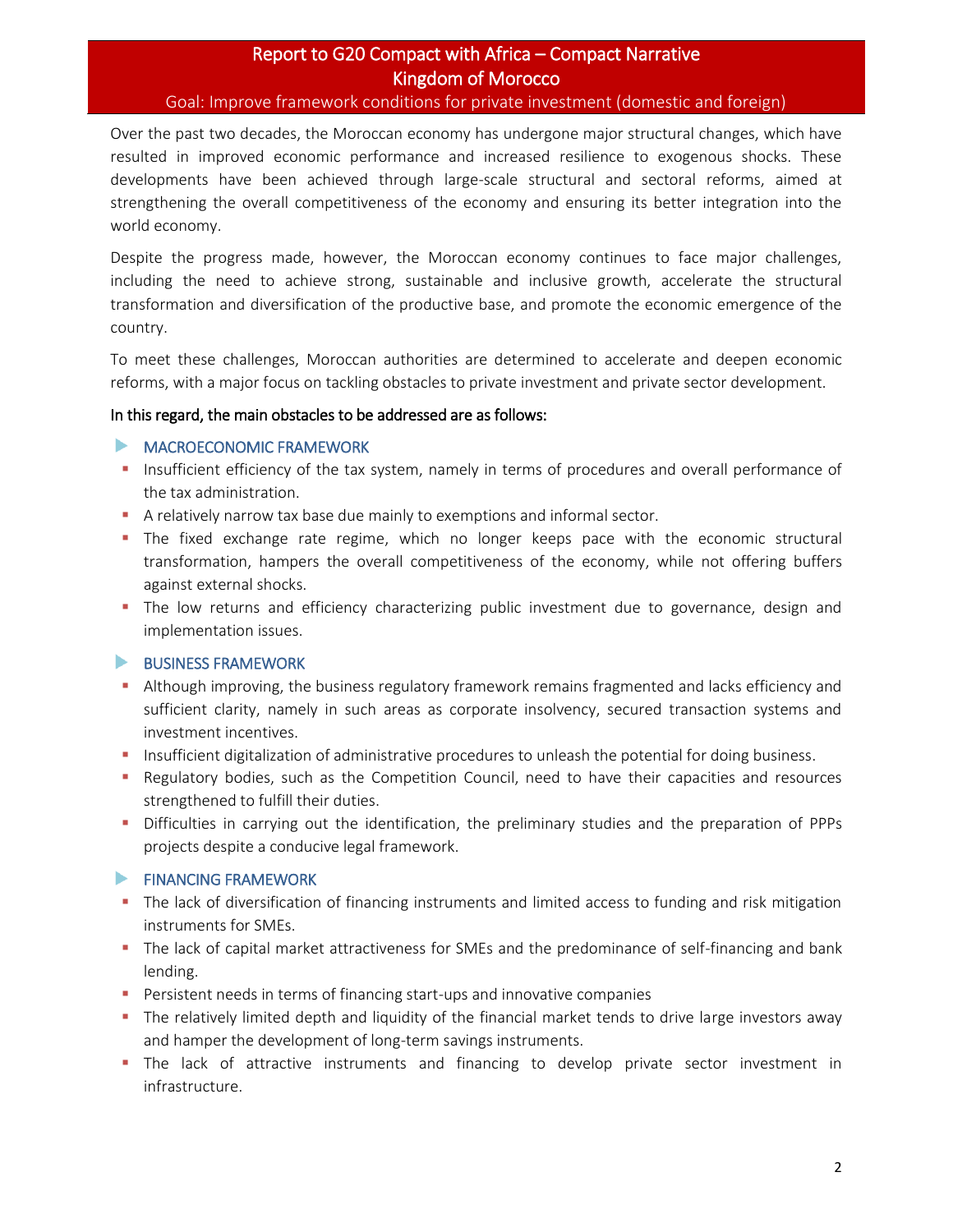| Report to G20 Compact with Africa – Policy Matrix                                                  |                                                                                                                                                                                                                                                                                                 |                                                                                        |                                                                                                                                                                                                                                                                                                                                                                                                                                                                                                                                                                                                                                                                                                                                                                                                                                                                                                                                                                                                                                                                                                                                                                                                                                                                                                                                                                                                                                                                                                                                                                                                                                                                                                                                                                                                                                                                                   |  |  |  |  |
|----------------------------------------------------------------------------------------------------|-------------------------------------------------------------------------------------------------------------------------------------------------------------------------------------------------------------------------------------------------------------------------------------------------|----------------------------------------------------------------------------------------|-----------------------------------------------------------------------------------------------------------------------------------------------------------------------------------------------------------------------------------------------------------------------------------------------------------------------------------------------------------------------------------------------------------------------------------------------------------------------------------------------------------------------------------------------------------------------------------------------------------------------------------------------------------------------------------------------------------------------------------------------------------------------------------------------------------------------------------------------------------------------------------------------------------------------------------------------------------------------------------------------------------------------------------------------------------------------------------------------------------------------------------------------------------------------------------------------------------------------------------------------------------------------------------------------------------------------------------------------------------------------------------------------------------------------------------------------------------------------------------------------------------------------------------------------------------------------------------------------------------------------------------------------------------------------------------------------------------------------------------------------------------------------------------------------------------------------------------------------------------------------------------|--|--|--|--|
| <b>Morocco</b><br>Goal: Improve framework conditions for private investment (domestic and foreign) |                                                                                                                                                                                                                                                                                                 |                                                                                        |                                                                                                                                                                                                                                                                                                                                                                                                                                                                                                                                                                                                                                                                                                                                                                                                                                                                                                                                                                                                                                                                                                                                                                                                                                                                                                                                                                                                                                                                                                                                                                                                                                                                                                                                                                                                                                                                                   |  |  |  |  |
| <b>Focus Areas</b>                                                                                 | Government action                                                                                                                                                                                                                                                                               | Indicators and<br>targets                                                              | Partners' support                                                                                                                                                                                                                                                                                                                                                                                                                                                                                                                                                                                                                                                                                                                                                                                                                                                                                                                                                                                                                                                                                                                                                                                                                                                                                                                                                                                                                                                                                                                                                                                                                                                                                                                                                                                                                                                                 |  |  |  |  |
| Macroeconomic framework                                                                            |                                                                                                                                                                                                                                                                                                 |                                                                                        |                                                                                                                                                                                                                                                                                                                                                                                                                                                                                                                                                                                                                                                                                                                                                                                                                                                                                                                                                                                                                                                                                                                                                                                                                                                                                                                                                                                                                                                                                                                                                                                                                                                                                                                                                                                                                                                                                   |  |  |  |  |
| Macroecono<br>mic stability                                                                        | " Continued implementation of tax reforms seeking to<br>improve the efficiency and equity of the tax system and make<br>it more investment-friendly, along with the strengthening of<br>the tax administration.<br>Implementation of the transition to a more flexible<br>exchange rate regime. | Debt<br>ratio<br>below 60% of<br>GDP by 2021                                           | • IMF: Operational aspects of the exchange rate transition and policy dialogue on comprehensive<br>tax reforms and its distributional effects.<br>• IMF-METAC: Tax Administration Diagnostic Assessment (TADAT) and Tax gap analysis (RA-GAP).<br><b>EU-WBG:</b> Fiscal policy reform / twinning in favor of tax administration (DGI) with French and<br>Spanish counterparts, and public governance (quality of service, control, recovery).<br>AfDB: Fiscal reform measures.<br><b>EBRD:</b> Transition to a more flexible exchange rate regime.<br>• OECD: Tax reforms specifically regarding international standards on transparency, information<br>exchange, BEPS and revenue statistics, Tax Inspectors Without Borders Programme.<br>France: TA for capacity building and improved governance.                                                                                                                                                                                                                                                                                                                                                                                                                                                                                                                                                                                                                                                                                                                                                                                                                                                                                                                                                                                                                                                                            |  |  |  |  |
| Public<br>investment<br>management                                                                 | " Implementation of a new public investment management<br>strategy.<br>" Improving state-owned Enterprises (SOEs) governance and<br>performance.                                                                                                                                                | Setting up a<br>legal framework<br>to unify the<br>investment<br>management<br>process | · WBG-IMF-AfDB: PIMA.<br>" WBG: Local government support program; City of Casablanca planning support; Infra<br>diagnostic/cascade approach to infra investment strategy; de-risking SOEs.<br><b>- AfDB:</b> Support for the implementation of the transport and logistics overall strategy; Training<br>for SOEs administrators.<br><b>- AfDB-AFD-KFW:</b> Support for the implementation of the Moroccan electricity network overall<br>strategy (ONEE).<br>" AFD: Loan to FEC; support for corporate governance of SOEs and/or associated legal/regulatory<br>framework; and Support for studies and pilot projects of national reference (RAMSA) related to<br>waste water re-use, industrial depollution and sewage sludge valorization.<br><b>EBRD:</b> Corporate governance of SOEs and/or associated legal/regulatory framework.<br>• OECD: Governance of public investment under the Morocco-OECD Dialogue on Territorial<br>Development Policies, and Morocco's participation in OECD-WBG-led African Roundtables on<br>Infrastructure Governance; and OECD Program for the Governance of Social Protection.<br><b>EU:</b> New program for social protection.<br><b>EIB:</b> Project loans directly to local Governments, municipalities or cities; Public investment<br>projects with high social impact in under-developed regions; TA to FEC.<br><b>EXECID:</b> Modernization of public services, quality system of vocational and educational training,<br>strengthening the local administrations in several areas, strengthening of public policy for<br>employment and regionalization, strengthening of Social and Solidarity Economy policy, the<br>establishment of an integrated information system for the childhood protection.<br>GIZ: Implementation of the vocational training reform, promoting youth employment in rural<br>areas through green jobs. |  |  |  |  |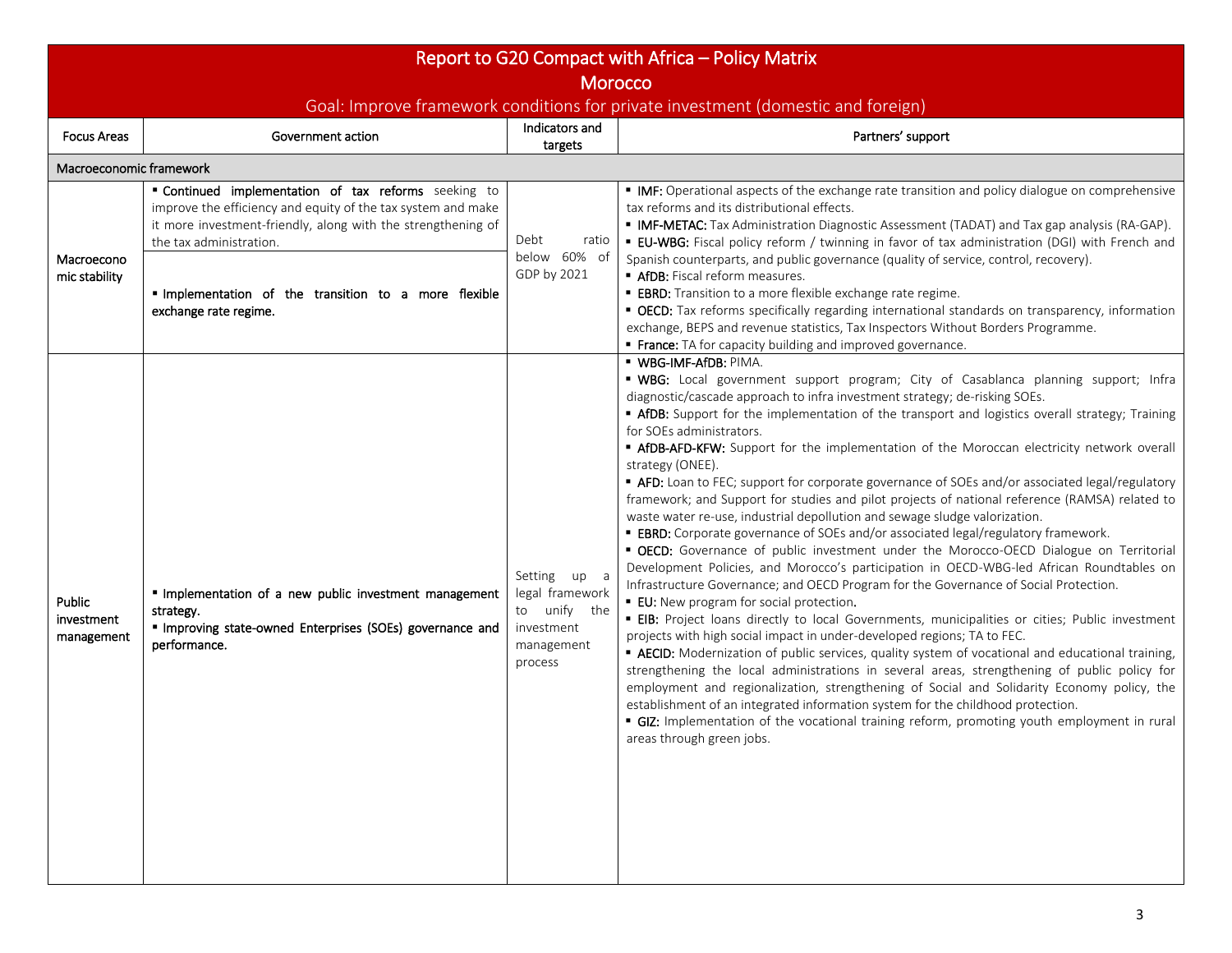| <b>Business Framework</b>                        |                                                                                                                                                                                                                                                                                                                                                                                                                                                                                                                                                                                                                                                                                                                                                                                                                                                                                                                                                                                                                                                                                                                                                                                                                                                                                                                                                                                                                                                                           |                                                                                       |                                                                                                                                                                                                                                                                                                                                                                                                                                                                                                                                                                                                                                                                                                                                                                                                                                                                                                                                                                                                                                                                                                                                                                                                                                                                                                                                                                                                                                                                                                                                                                                                                                                                                                                                                                                                                                                                                                                                                         |  |  |  |
|--------------------------------------------------|---------------------------------------------------------------------------------------------------------------------------------------------------------------------------------------------------------------------------------------------------------------------------------------------------------------------------------------------------------------------------------------------------------------------------------------------------------------------------------------------------------------------------------------------------------------------------------------------------------------------------------------------------------------------------------------------------------------------------------------------------------------------------------------------------------------------------------------------------------------------------------------------------------------------------------------------------------------------------------------------------------------------------------------------------------------------------------------------------------------------------------------------------------------------------------------------------------------------------------------------------------------------------------------------------------------------------------------------------------------------------------------------------------------------------------------------------------------------------|---------------------------------------------------------------------------------------|---------------------------------------------------------------------------------------------------------------------------------------------------------------------------------------------------------------------------------------------------------------------------------------------------------------------------------------------------------------------------------------------------------------------------------------------------------------------------------------------------------------------------------------------------------------------------------------------------------------------------------------------------------------------------------------------------------------------------------------------------------------------------------------------------------------------------------------------------------------------------------------------------------------------------------------------------------------------------------------------------------------------------------------------------------------------------------------------------------------------------------------------------------------------------------------------------------------------------------------------------------------------------------------------------------------------------------------------------------------------------------------------------------------------------------------------------------------------------------------------------------------------------------------------------------------------------------------------------------------------------------------------------------------------------------------------------------------------------------------------------------------------------------------------------------------------------------------------------------------------------------------------------------------------------------------------------------|--|--|--|
| <b>Business</b><br>environment<br>and regulation | " Simplifying business related administrative procedures and<br>strengthening dematerialization and creating one-stop shops:<br>- Online business creation<br>- Publication platform access (E-REGULATIONS)<br>- Ownership transfer<br>- Building permits and continued operationalization of one-<br>stop town planning centers<br>- Foreign Trade (Portnet)<br>- Continued automation of trade tribunals and Electronic<br>business management.<br>" Modernization of the legal, institutional and regulatory<br>framework for business:<br>- Reform project of the Regional Investment Centers<br>- Reform of Book V of the Commercial Code on the<br>Regulation of corporate insolvency<br>- Secured transactions system<br>- Investment Charter<br>- Establishment of a legal incentive framework setting out<br>the conditions for planning, creating and managing<br>reception areas for industrial activities.<br>- Implementation of the public procurement reform,<br>including the establishment of the National Commission<br>on Public Procurement.<br>- Establishment of the Competition Council and<br>strengthening of its institutional capacities.<br>- Creation of regulatory authorities: electricity, postal<br>services<br>- Implementation of the National anti-corruption Strategy.<br>- Development of a National Regulatory Convergence<br>Program with the European Union and continued<br>implementation of Sectoral Indicative Action Plans. | Rank among the<br>50<br>first<br>countries in the<br>Doing Business<br>Report by 2021 | · EU: Public-private dialogue platform; EU multisectoral convergence programme; Budget<br>Support programs for SMEs competitiveness (setting up of regional committees of the business<br>environment and dematerialization of import/export procedures)<br>" AFD: Modernization of SMEs, implementation of the National anti-corruption Strategy.<br><b>EBRD:</b> Simplifying business-related administrative procedures; building the capacity of the<br>national agencies for the protection of competition; implementation of the National Anti-<br>corruption Strategy; establishment of platforms for public-private dialogue; enhancing access to<br>financial information through the establishment of credit bureaus, reform of credit registries, and<br>strengthening business registry agencies; promoting commercial mediation.<br>• OECD: Business climate reforms; investment Policy; and Anti-corruption Strategy; update of the<br>Morocco Investment Policy Review as a diagnostic tool following the new OECD Policy<br>Framework for Investment.<br>" AfDB: Reforms under the Industrial Acceleration Program; support to CNEA (Strategy<br>formulation); identification of constraints to SMEs exports to Africa.<br>" WBG: Portnet; secured transaction legal and regulatory; credit information infrastructure;<br>competition council and business climate (Doing Business).<br>ICA: Training program for improvement of investment business environment for the members<br>of the National Committee for Business Environment.<br>GIZ: Promotion of VSMEs (TAM III); simplifying business related administrative procedures,<br>Reform of Book V of the Commercial Code on corporate insolvency,; Strengthening the<br>Competition Council (Fund for Structural and Regulatory Policy Advice (SOF)), Support to<br>Moroccan Energy Strategy (PAPEM).<br>" Japan: promote investment by concluding bilateral investment treaty. |  |  |  |
| Use of<br>standard<br>clauses in PPP             | " Development of Public-Private Partnerships:<br>- Development of methodological guides;<br>- Development of a financial model for PPP projects;<br>- Communication on the legal framework for PPPs in state<br>owned enterprises and ministerial departments.<br>- Amendments to Law No. 86-12 on PPP Contracts.                                                                                                                                                                                                                                                                                                                                                                                                                                                                                                                                                                                                                                                                                                                                                                                                                                                                                                                                                                                                                                                                                                                                                         | 2 prefeasibility<br>studies of PPP<br>projects per<br>year                            | " AfDB-AFD-PROPARCO-EIB-WBG-KFW: Financing PPP projects;<br><b>- AFD:</b> Support for the creation of training centers in delegated management to the private<br>sector;<br>" AFD: Support to the Health Ministry on PPP development;<br>" AfDB-WBG: Development of PPP financial models;<br>" EU: Launch of a two-year twinning in favor of DEPP, grant co-financing (blending) for capital-<br>intensive infrastructure projects in sectors such as transport, energy, environment and social<br>development;<br><b>EIB:</b> Implementation of solid waste management contracts in Tangiers and Casablanca; PPP<br>Projects preparation in the Southern and Eastern Mediterranean (MED5P).<br>• WBG: Mainstream PPP in cascade infra investments.<br>• GIZ: PPP development of sustainable solutions for waste in buildings, Program of the Strategic<br>Alliance "Avoiding marine litter - the use of plastic waste in cement plant".<br>KfW: Green Hospitals (PPP structure in health sector, energy efficient and environmentally<br>friendly) and telemedicine network to integrate and support health care centers in rural areas.<br><b>I Japan:</b> Promoting quality infrastructure development by catalyzing private funding in PPP<br>projects.                                                                                                                                                                                                                                                                                                                                                                                                                                                                                                                                                                                                                                                                                             |  |  |  |